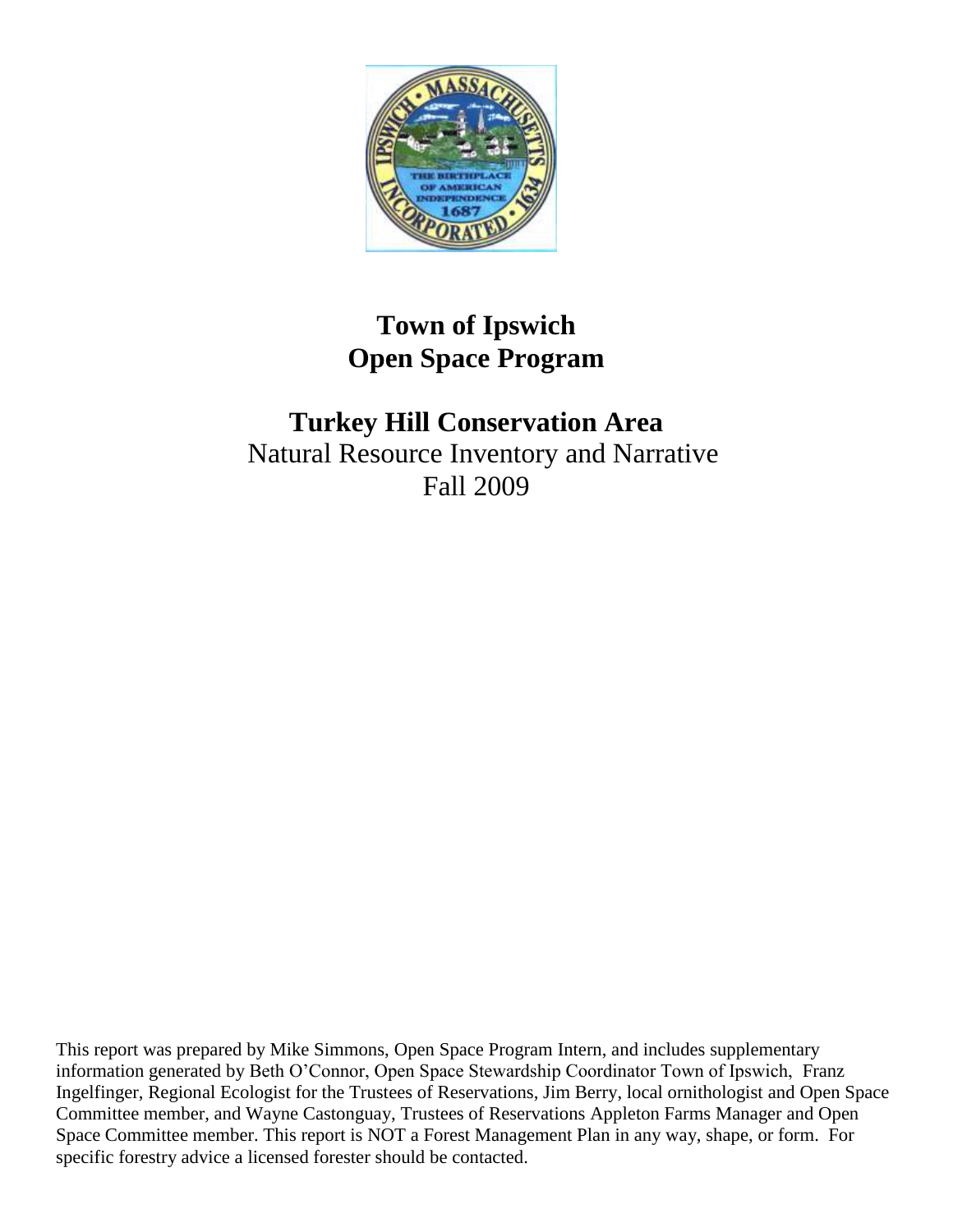## **Table of Contents**

| <b>Introduction</b>                                  | Page 1            |
|------------------------------------------------------|-------------------|
| <b>Property Boundaries</b>                           | Page 1            |
| <b>Natural Resource Summary</b>                      | Page 1            |
| <b>Land Use History</b>                              | Page 2            |
| <b>Land Management Recommendations</b>               | Page 3            |
| <b>References</b>                                    | Page 3            |
| <b>Appendix</b><br><b>Aerial Photo</b>               | Appendix A        |
| <b>Survey Plan of Land</b>                           | <b>Appendix B</b> |
| <b>Jim Berry/Wayne Castonguay Site Visit Summary</b> | Appendix C        |
| <b>Fauna List by Jim Berry</b>                       |                   |
| <b>Tree and Shrub List</b>                           |                   |
| <b>Field Notes from Franz Ingelfinger Site Visit</b> | <b>Appendix D</b> |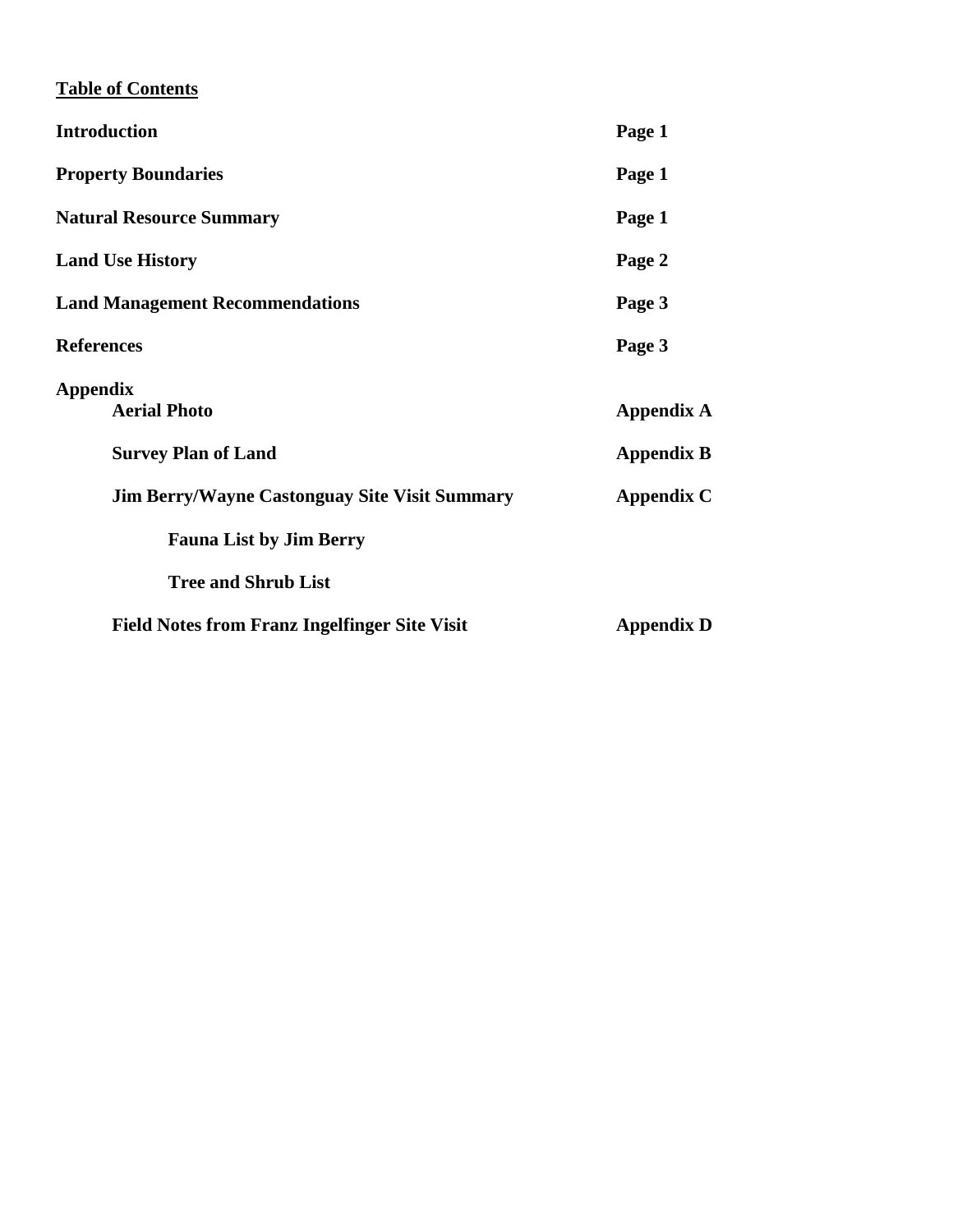#### **Introduction**

Turkey Hill Conservation Area (THCA) is located at 31 Pineswamp Road in Ipswich, Massachusetts and comprises +/- 23 acres of upland forest. THCA can be accessed by a trail easement that runs approximately 1000' in the westerly direction from a parking area on Pineswamp Road. Demarcation of this parking area has yet to be completed. (See aerial photo, Appendix A).

THCA is relatively unique in that it is one of the last remaining undeveloped hilltops in Ipswich. This unique landscape feature, as well as the natural resource communities present, makes the THCA a beneficial parcel in the Town of Ipswich Open Space portfolio.

This report summarizes the general plant and wildlife resources noted on the property. Also included are probable past uses of the land based on field observations and general historical knowledge. Additionally, a section devoted to land management recommendations is included.

#### **Property Boundaries**

The boundaries of the property are relatively well marked.

Aside from a section in the NE corner approximately 100' long, the northern boundary line is marked with a stonewall.

A stonewall clearly delineates the western boundary.

Sporadic stonewalls run along the southern boundary; painted blazes and a trail also run along the southern boundary, assisting location of the boundary in the field.

The eastern boundary follows a northwesterly bearing of N 25˚ W.

For specific boundary information, see Plan of Land, Appendix B.

A walking trail meanders along the property boundaries as well as accesses the hilltop of the property.

#### **Natural Resource Summary**

The THCA is a forested hill composed of mature mixed hardwoods with scattered inclusions of eastern white pine. The hillsides and slopes are predominately red maple with occasional stems of red/black oak. Moving upslope to the top of the hill ridge, the species composition transitions to mainly mixed upland oaks (red/black/white). For a complete listing of tree and shrub species noted, see Appendix C.

Based on observations made by Jim Berry and Wayne Castonguay, the general soil component of Turkey Hill is unusual in that it is a well-drained sand and gravel, not the clay-dominated soils typical to drumlins in the area (see Appendix C for Site Visit summary). Mixed upland oaks are typical of the sandy soil found within the THCA.

The understory/intermediate layer contains a mix of native tree, shrub and vine species as well as nonnative/invasive shrubs and vines.

The forest floor comprises a diverse mixture of native and exotic shrub/sub-shrub species, tree species, arching canes (raspberries and rose spp.), and woodland flowers and ferns. The fern component is worth special noting, as various species of woodland ferns (primarily hay scented fern) blanket many portions of the forest floor. This lush forest floor, when taken in combination with stately mature red oak trees, presents a truly majestic, primeval view. However, as noted by Franz Inglefinger, the fern component, although picturesque, is indicative of an over-population of deer and may be masking further ecological problems (see Field Notes in Appendix D for further details). An over-population of deer typically leads to heavy deer browsing on native tree and shrub species; deer's preference for native species can, in turn, lead to a promulgation of nonnative/invasive trees and shrubs.

The mature forest of THCA offers wildlife habitat somewhat unique to the area. During a site visit, we came upon a deer faun bedding down in a thicket in the southwest portion of the property. Additional wildlife observed include a myriad of bird species. The most significant bird observation, as noted by Jim Berry, was several Eastern Towhees. The presence of the Eastern Towhees at THCA marks the first confirmed occurrence of this species in Atlas Block Ipswich 8 and is significant in that Eastern Towhees have been declining from local forests (Jim Berry Fauna Report, Appendix C).

The presence of the abovementioned invasive plants is a significant problem and may pose a threat to the conservation values of THCA. While these invasives can be noted at some level throughout the property, there are specific areas of concern.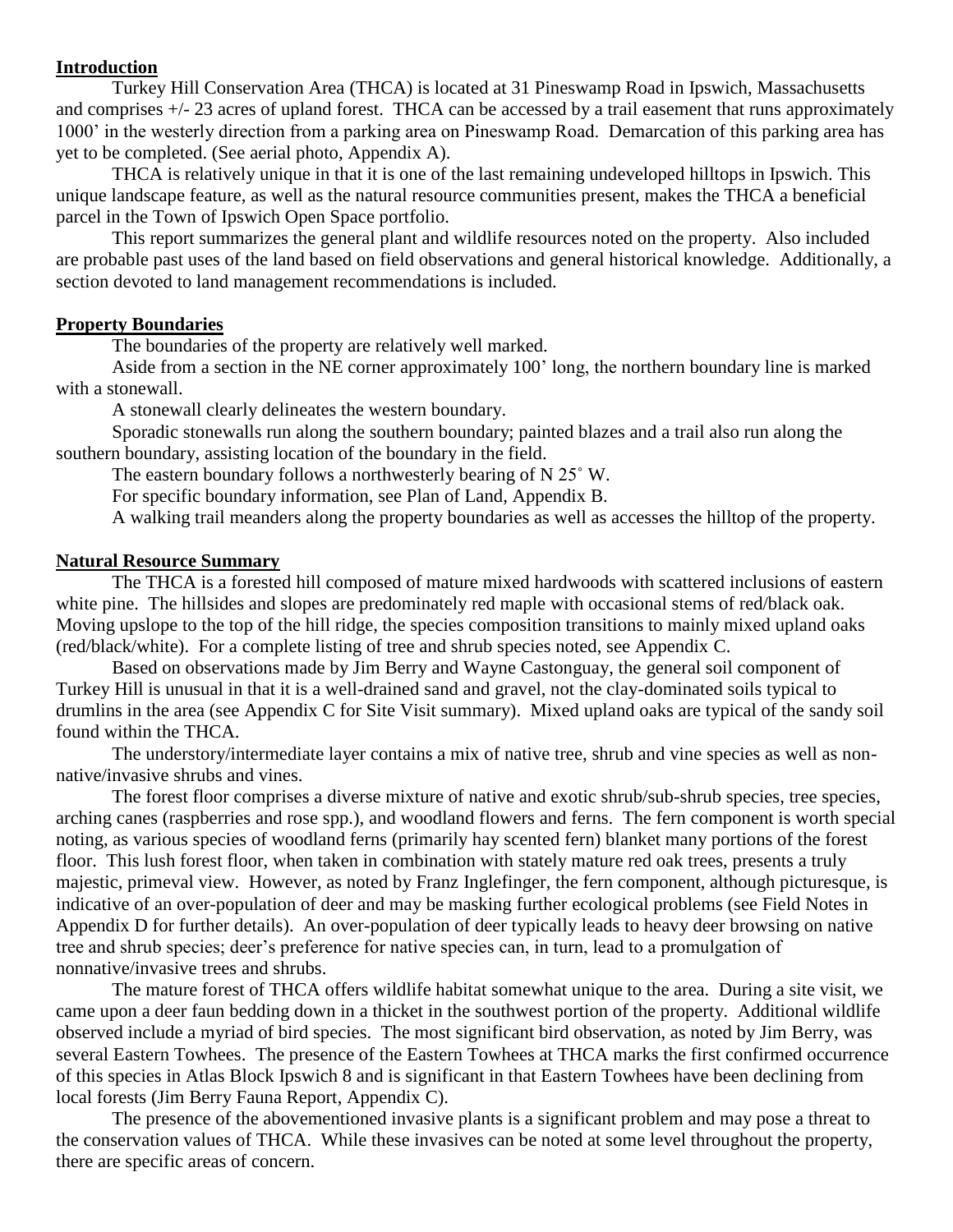An opening, whether through timber harvesting or natural factors, in the southwestern portion of the property has become infested with invasive species. Tangled thickets of Asiatic bittersweet (combined with native greenbrier) carpet the forest floor and have climbed into the overstory trees. The girdling effect of these vines are causing significant tree decline. Furthermore, the thicket of invasives has prohibited the establishment of other (native) plant species in the understory. Unless this area is addressed, these invasive species will most likely out-compete all other tree and shrub growth.

In addition to the bittersweet infestation, glossy buckthorn has taken a strong foothold in the understory throughout the majority of the forest and is the most abundant plant species noted; however, the occurrence of glossy buckthorn on THCA tends to lessen its grip slightly with an increase of elevation/slope.

Refer to Appendix C and D, for further observations and specific recommendations regarding the invasive species situation.

#### **Land Use History**

Gaining knowledge of historical land use can be an important tool in future management strategies. Furthermore, land use history can offer insight into past conservation successes.

Generally, forests of New England have undergone dramatic changes throughout history. Upon arrival, European settlers began clearing land for subsistence farming. This land settlement led to an increase in agricultural uses and markets to the point that by the mid-1800s, the majority of New England's landscape was cleared for agriculture.

Subsequently, the second half of the  $19<sup>th</sup>$  century experienced a large-scale abandonment of farmland and agriculture. With this abrupt change in land use, fields slowly reverted back to forests through natural forest succession.

Hillsides and other lands not suitable as cropland were typically utilized as pasture land. These areas remained as pasture later into the  $19<sup>th</sup>$  century than most agricultural cropland.

Historical evidence noted on the THCA includes stonewalls typical of late 19<sup>th</sup> century pastureland. It is likely that Turkey Hill was utilized as sheep pasture to supply wool for the thriving textile industry in nearby Lowell, MA.

Historical land use could be a possible explanation for the aforementioned soil enigma. Extensive grazing associated with sheep farming oftentimes led to conditions that facilitate soil erosion. Perhaps the drought prone sand and gravel soils found on Turkey Hill are the result of years of soil depleting pasture farming.

Turkey Hill Conservation Area highlights a tangible conservation success in New England; the fauna list developed by Jim Berry indicates two wild turkeys utilizing the property (see Fauna list, Appendix C). Wild turkeys were virtually extirpated from Massachusetts in the 1850s (Commonwealth of MA, 2005); however, through the culmination of reintroduction efforts by state agencies and natural forest succession, New England, including Turkey Hill, is supporting thriving populations of wild turkey.

#### **Land Management Recommendations**

It is critical to establish concrete goals in order to successfully implement a land management regime. Turkey Hill Conservation Area offers a moderately large expanse of undeveloped forestland. This forested hilltop is unique to Ipswich and should be highlighted for its natural and educational resources.

In order to avoid potential boundary issues, property corners and boundary lines should be clearly marked with Town of Ipswich Conservation Land signs.

Turkey Hill is quite scenic and offers the potential for various passive recreational activities. The further establishment of recreational trails could enhance visitor experience. A trail network/loop within Turkey Hill would offer a moderate and relatively short hiking experience; efforts to procure trail connections with adjacent lands should be explored, with, perhaps, the ultimate goal of a link to Willowdale State Forest to southwest.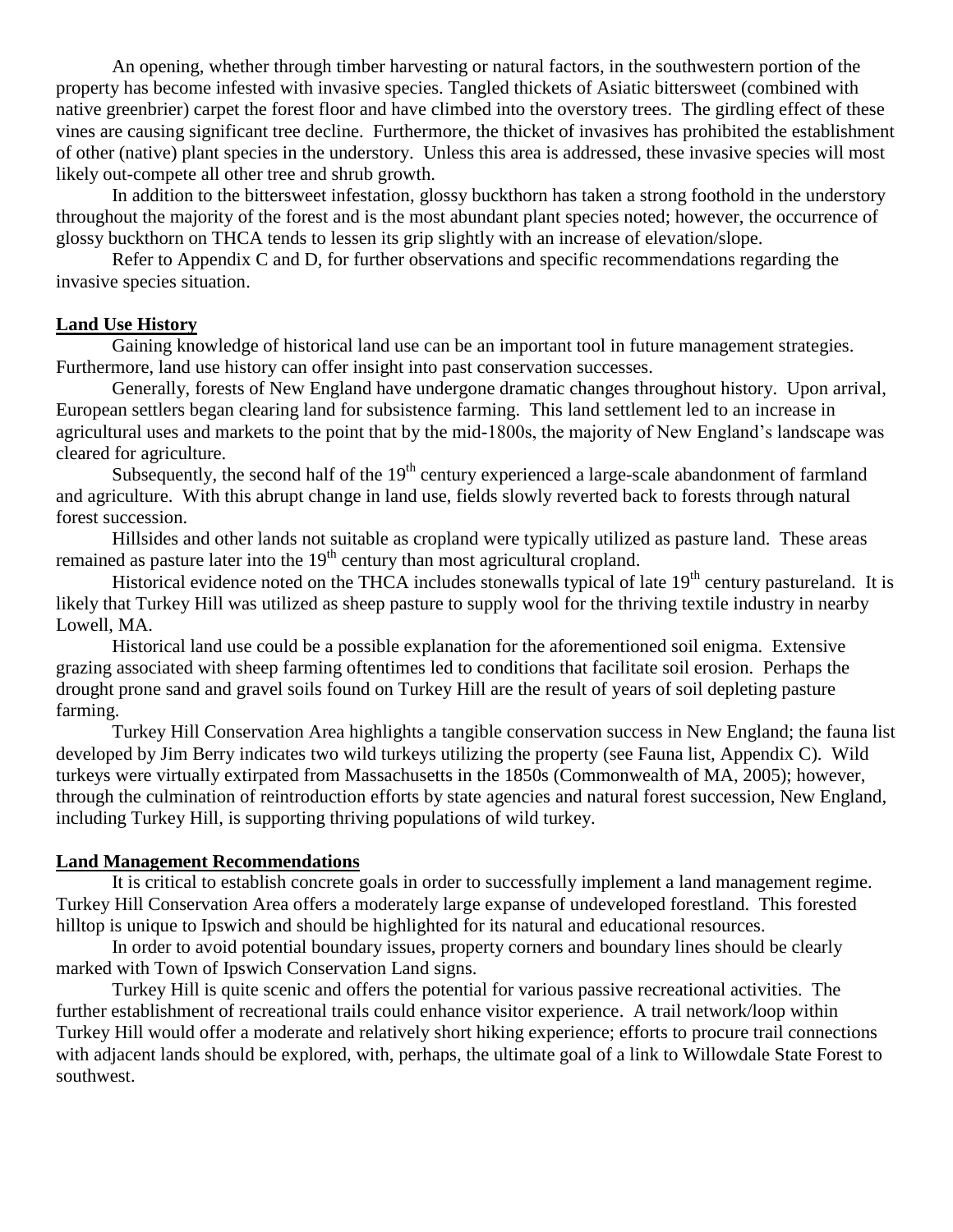In addition to recreational activities, Turkey Hill Conservation Area offers a wide breadth of educational opportunities. The plant species mix and forested setting allows for natural resource tours and Tree ID workshops. Educational outreach could also highlight the presence of, and problems associated with, exotic/invasive plant species. Furthermore, the overpopulation of deer can be incorporated into an educational program.

With the establishment of a parking area and the installation of recreational trails, access to Turkey Hill Conservation Area could be quite conducive to periodic educational events. Additionally, an informational sign kiosk highlighting Turkey Hill and the Ipswich Open Space Program should be installed in the parking area.

The establishment of invasive species within the Turkey Hill property presents a significant management challenge. As previously stated, the southwest infestation of bittersweet has led to tree decline in the forest canopy; if not addressed, this infestation could spread throughout the property. However, as noted by Franz Ingelfinger (Appendix D), invasive species at Turkey Hill, as well as in surrounding properties, may be too well established for management actions to be practical and resource effective. In order to effectively reduce the abundance of invasive plant species, several treatments (cutting/mowing) per year are necessary. If this level of treatment cannot be maintained, the buckthorn and bittersweet will most likely sprout vigorously and perpetuate their hold on the property. With that, the most applicable management strategy may be no action. If any control actions are undertaken, efforts should be focused on decreasing the spread of bittersweet from the southwest corner.

The overpopulation of deer has lead to a reduction of native plant species and a monoculture of hayscented fern in the understory. In addition to a reduction of plant species diversity, the overall health of the deer population may decline as it approaches its carrying capacity. With that, the possibility of opening Turkey Hill to hunting should be explored.

In all, THCA offers a diversity of management options and should be highlighted for its conservation values and its role in the landscape of Ipswich. THCA is a mature forest that offers habitat to a range of wildlife species, public access for recreational activities, and opportunities for educational programs.

#### **References:**

Commonwealth of Massachusetts: 2005 Massachusetts Comprehensive Wildlife

Conservation Strategy. MA Div. of Fisheries and Wildlife, MA Dept. of Fish and Game, Executive Office of Environmental Affairs. Revised September 2006. On-Line. Available from Internet, [http://www.mass.gov.](http://www.mass.gov/) Last accessed, October 4, 2009.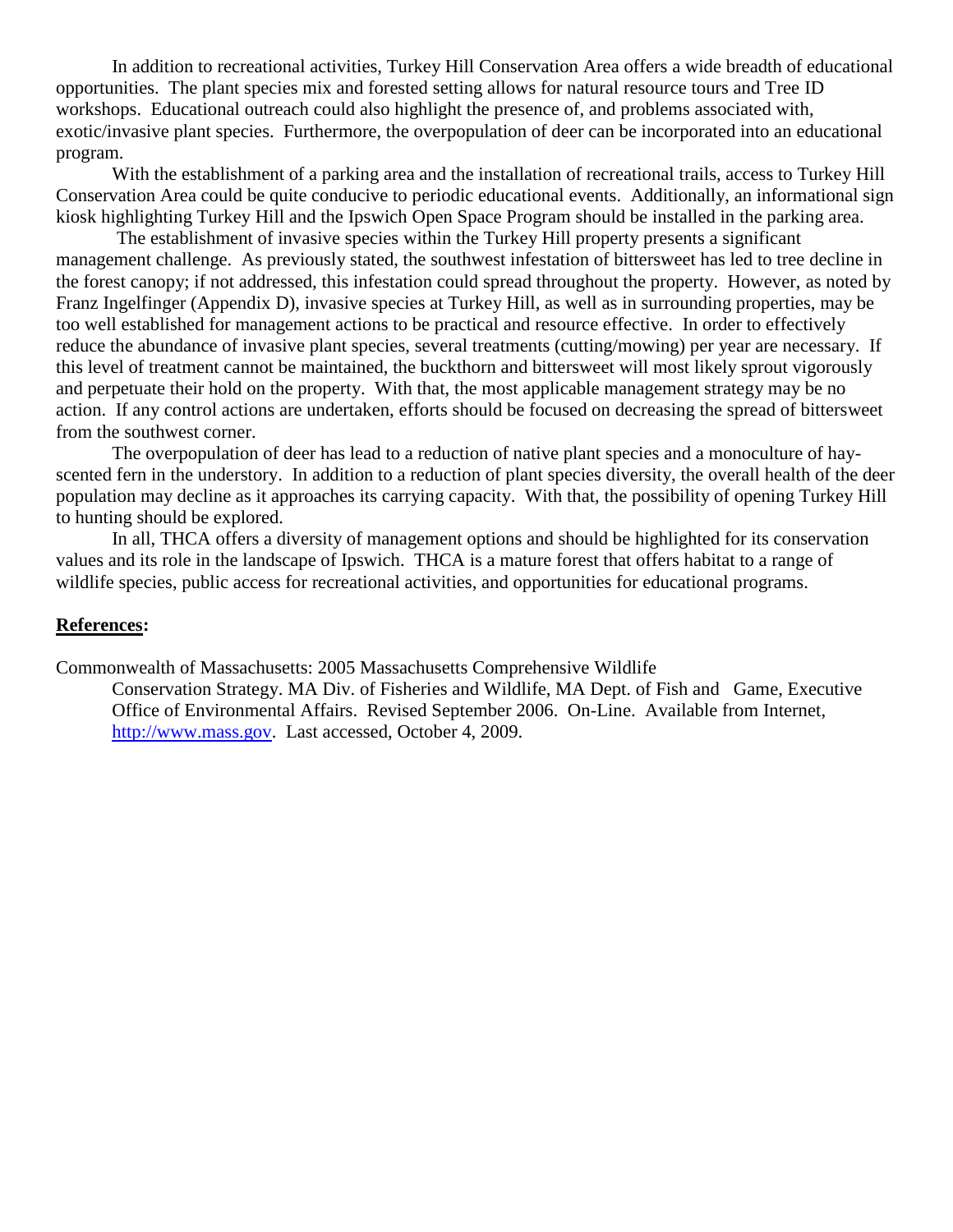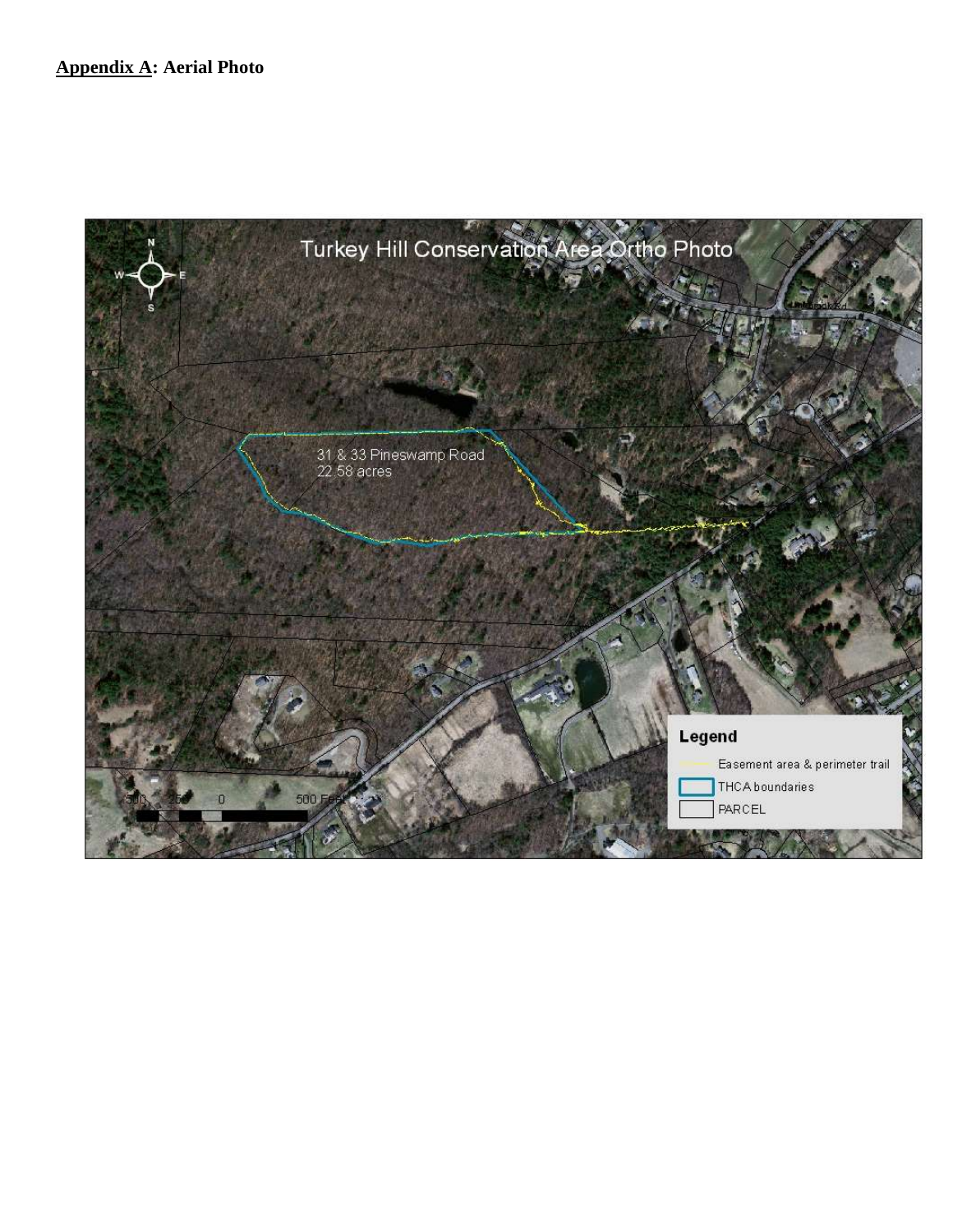**Appendix B: Survey / Plan of Land**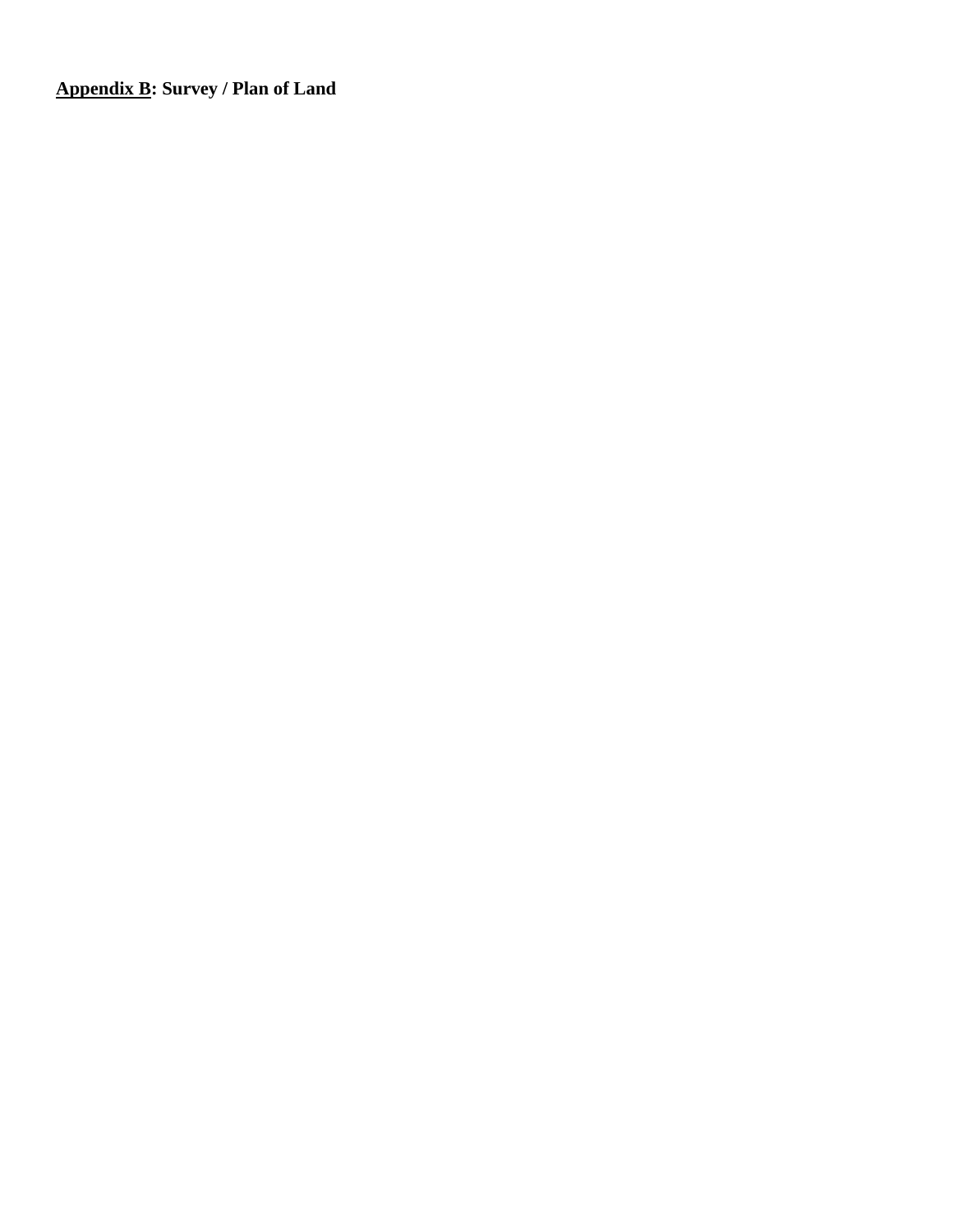## **Appendix C: Jim Berry/Wayne Castonguay Site Visit Summary**

Turkey Hill Conservation Area Site Walk Notes

On July 11, 2009, Jim Berry and Wayne Castonguay conducted a 2-hour site walk of the recently acquired parcel. The visit was conducted at the request of Beth O'Connor to make observations to inform the Management Plan being developed for the area. The walk was NOT in any way a comprehensive survey or inventory. Observational data on vegetation and birds was gathered and submitted in a separate report. The walk commenced on Pine Swamp Road and followed the existing cleared trail along the stone walls on the South, west and North boundaries. In the vicinity of the pond on the adjacent Merrimack Valley parcel, the route followed the approximate eastern property boundary in the vicinity of the summit of the hill back to the starting point at the western end of the access easement. This route follows the potential trail previously marked by the planning office as shown on the ortho photo plan.

In general, the plant community consists of the mixed Hardwood-pine forest typical of our region dominated by oaks and white pine. There was very little change in the vegetation community on the south vs. north facing slope sides which is somewhat unusual in our area for hillsides. These observations indicate the soil is better drained and droughty than is typical of our many clay-dominated drumlins. This is confirmed by the exposed sands and gravel deposits observed throughout the area and by an old gravel pit on the south boundary and wherever soils have been exposed on the site. There was one area of wetland observed along the southern property line about  $\frac{3}{4}$  of the way to the southwest corner. This wetlands is due to a combination of a groundwater seep and barrier created by the stonewall and old cart path.

In general, the forest is second growth and appears to be approximately 80 years old. There is evidence of fairly recent ongoing selective logging of the larger trees throughout the property. It is likely that the property was open pasture until the 1900's which is typical of most of the hills in our area. The stone walls which form the boundaries on the S, W and N sides are clearly indicative of pasture land use (in addition to serving as the property lines). However, at some point, the land use history of this parcel changed relative to the surrounding parcels. The adjacent parcels on the south, west and north sides were clearly in agriculture for a longer period than this parcel was as indicated by the younger forests across the walls and the remnants of fence posts and barbed wire found on the outside of the stone walls. This can be determined since such fences were always put on the inside of stone walls to keep the livestock in a paddock. The 1950's photo of Hillside Lake and Turkey Hill in Town Hall also confirms this history. The photo shows that much of the area around the parcel still in its early successional state after being recently abandoned for agriculture. The barbed wire is particularly noteworthy. It was a very early type which was forged from steel and not made of wire. This type pre-dates the invention of wire and was not manufactured after the mid to late 1800's. This is somewhat paradoxal as iron such as this should not survive that long in the elements before disintegrating. Perhaps a farmer had a large inventory of old wire which was deployed relatively recently or that some unique environmental conditions allowed it to survive this long? A sample was provided to the Planning Office.

Unfortunately, the entire parcel is significantly impacted by invasive plant species, primarily Glossy Buckthorn. Approximately 70% of the understory was buckthorn. This is somewhat surprising for a large interior forest such as this since buckthorn usually needs disturbance, forest openings and an adjacent seed source spread by birds to dominate like this. The selective logging and the fact that the hillside is a popular bird roosting area for birds feeding on buckthorn berries in the vicinity around the hill likely accounts for this observation. There is likely nothing that can be done about the buckthorn since it is so ubiquitous on the site. There is also a large area of Oriental Bittersweet infestation on the western slope near the southwest corner. The patch, which is thriving in the high light conditions of the western slope is about 2 acres in size and is starting to take down the tree canopy. Due to favorable conditions, this infestation will continue to expand and has the potential of covering the entire western and southern slope. Intervention should occur soon to stop the continued expansion of bittersweet in this area.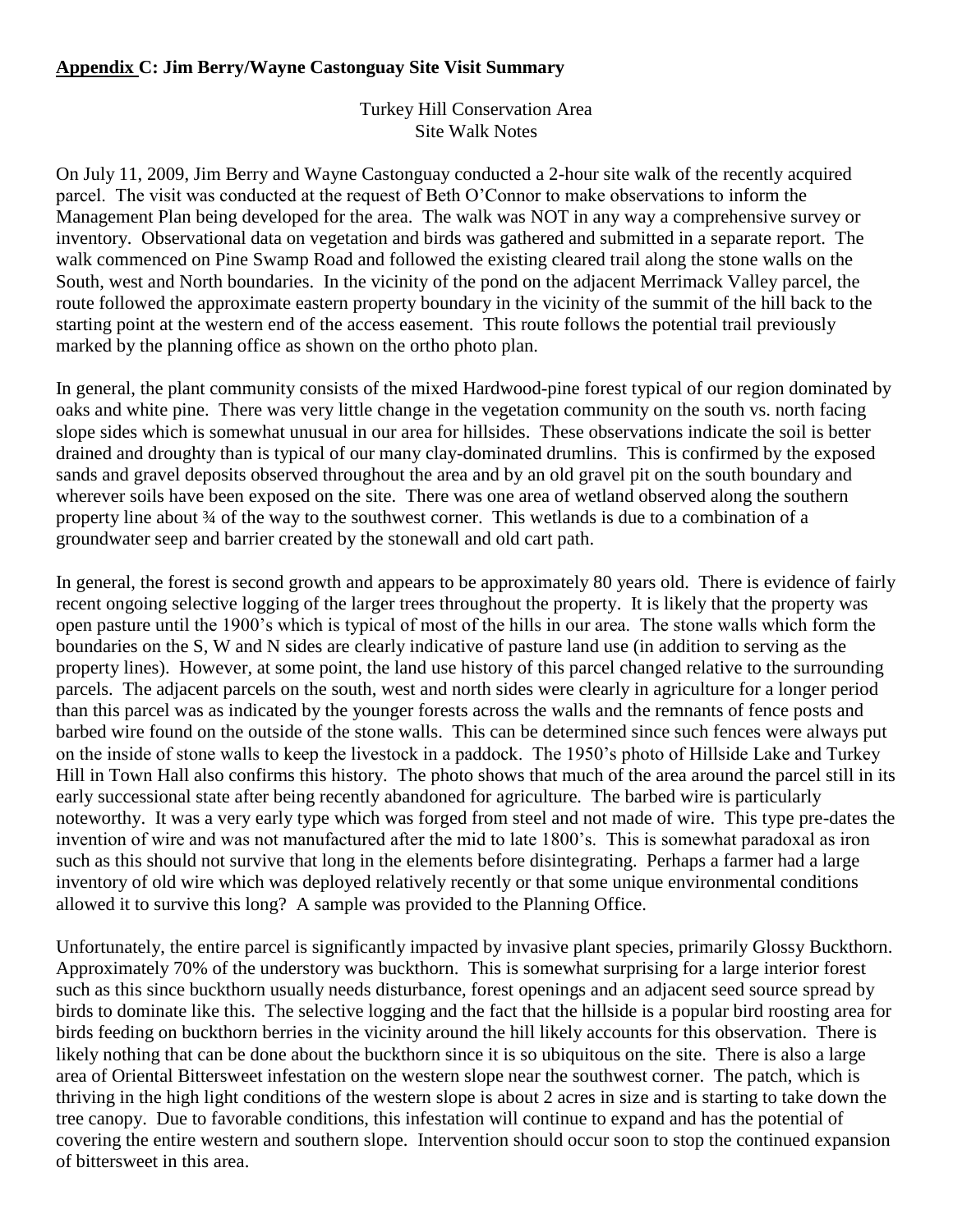There was evidence of a considerable amount of deer brousing on the parcel. Unfortunately, they prefer the native plants over the exotics which is further exacerbating the invasives problem. In terms of general ecological value, the parcel is providing significant interior woodland habitat values. Since this habitat type requires relatively large areas to function ecologically, its function is dependent on the surrounding areas remaining in their present forested state. Protection of the surrounding parcels is critical to maintain this functionality. Natural succession should be allowed to continue and management should prioritize the evolution towards an old growth forest. A second ecological highlight was the large wetland and pond (Hilltop Lake) complex on the adjacent Merrimack Valley parcel. The pond and wetlands provide significant breeding and feeding opportunities for both wetland dependent and upland wildlife on the town's parcel and adds significantly to the habitat diversity and function of the area. A large wetland complex such as this near a hilltop is unusual. The juxtaposition of a dry hilltop forest with wetlands and pond habitat is unusual and noteworthy. This juxtaposition significantly adds to the visitor experience of the area, especially in the spring and summer due to the loud chorus of amphibians.

In terms of public access, the parcel provides a nice woodland hike experience which can encompass the summit of Turkey Hill, the second highest (and only undeveloped) hill top in Ipswich. The proposed trail is the ideal trail location and already exists on the ground for about 75% of its length. Unfortunately, the parcel is small and will unlikely become a destination hike unless trails could be expanded onto adjacent parcels. The visitor experience is heavily dependent on the adjacent parcels remaining undeveloped. Without protection of the adjacent parcels, an "isolated" Turkey Hill Conservation Area will be of minimal public benefit.

Recommendations (prioritized):

1. Prioritize the protection of the 3 adjoining parcels along the south, west and north boundaries. Without protection of these parcels, the Turkey Hill Conservation area will be of little habitat and visitor experience value.

2. Immediately tackle the bittersweet infestation in the southwest corner of the parcel in order to avoid its spread further into the tree canopy.

3. Develop the trail in the currently recommended layout. Construction of the parking lot is a lower priority as the roadside should be sufficient on an interim basis for the likely low level of use.

4. Create an interpretive brochure, sign and/or on-line resource on the values of the parcel (interior woodland, unique juxtaposition of wetland/hilltop lake, land use history, old growth potential, landscape position,  $2<sup>nd</sup>$ highest hill, etc.) as a means to build public support about the uniqueness of the area and the critical need to protect the adjacent land in order to maintain these values. Promote interest in the local schools and trails organizations to utilize the area.

5. Using the parcel as "a beachhead or anchor", work with local conservation organizations to highlight the value of the greater Turkey Hill area and to develop a land conservation strategy for the adjacent parcels and ultimate connection to nearby Willowdale State Forest.

6. Manage the property to advance the development of old growth forest characteristics.

7. Develop a small parking area

## Attachments:

- A. Breeding bird inventory
- B. Partial plant list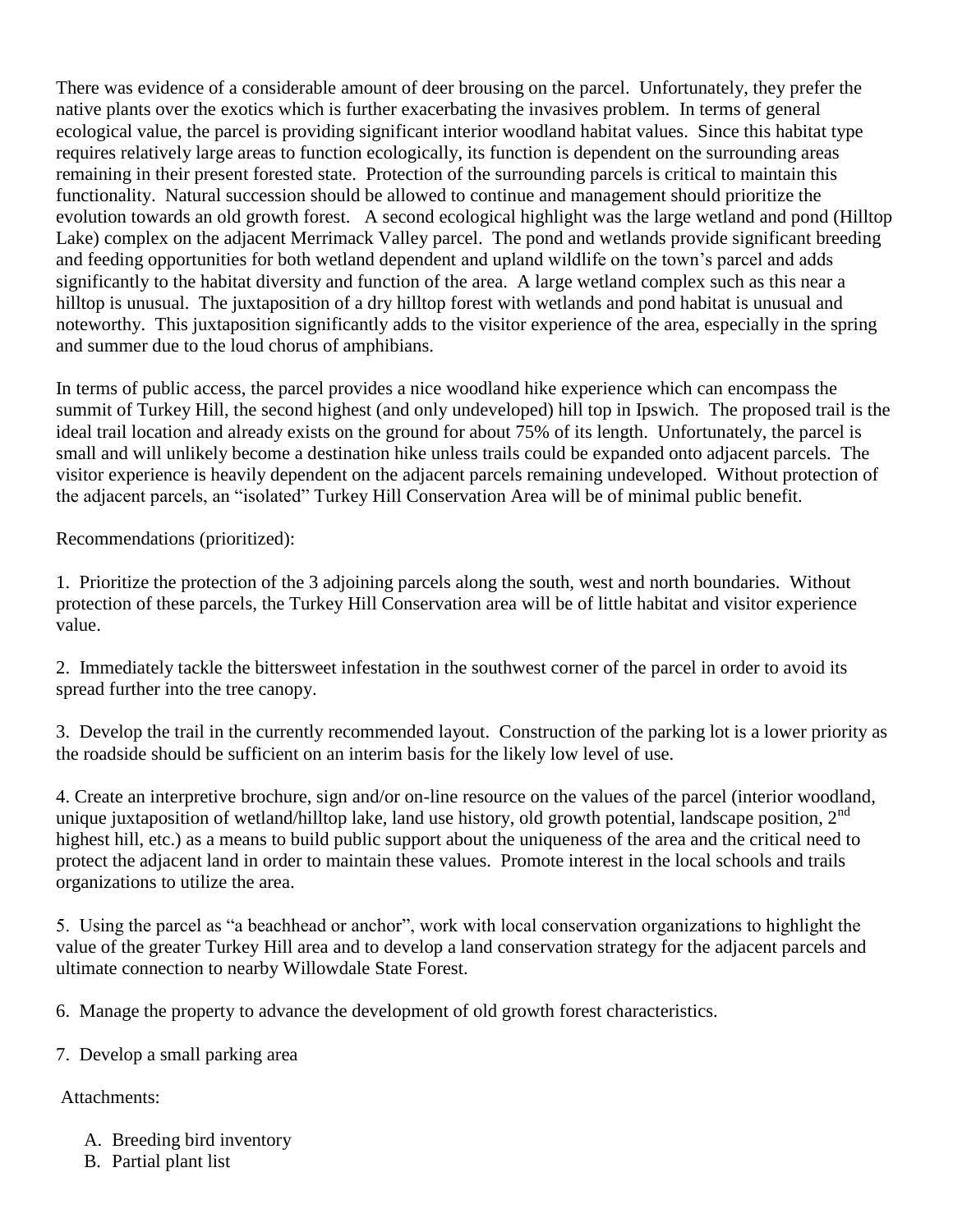#### **A. Fauna List by Jim Berry**

This can be considered a close to comprehensive list of breeding birds on the site as it was done early in the morning during breeding season

-----Original Message----- From: Jim Berry [mailto:jim.berry3@verizon.net] Sent: Monday, July 13, 2009 9:09 PM To: massbird Subject: Fw: eBird Report - Turkey Hill, Ipswich , 7/13/09 > Location: Turkey Hill, Ipswich > Observation date: 7/13/09 > Notes: Visit to Turkey Hill Conservation Area, a relatively new town > parcel being surveyed for flora and fauna. Atlas block Ipswich 8. In a > hillside forest, the towhees were the most significant species and a > new confirmation for the block; they have declined in other local > forests in recent years. There were two families of crested > flycatchers, each with 4 or 5 birds and each typically very noisy. > Probably every species on this list is breeding in this and/or > adjacent parcels on Turkey Hill except possibly the grackles. > Number of species: 23 > > Wild Turkey 2 jakes that hardly got out of my way > Mourning Dove 6 > Downy Woodpecker 2 > Hairy Woodpecker 1 > Northern Flicker 1 > Eastern Wood-Pewee 5 singing males > Great Crested Flycatcher 8-10 two family groups (FL) > Red-eyed Vireo 3m > Blue Jay 4 > American Crow 4 > Black-capped Chickadee 17 > Tufted Titmouse 10 > White-breasted Nuthatch 15 (fledglings seen--FL) > Wood Thrush 5 > American Robin 10 FL and a nest with 4 cold eggs found > Gray Catbird 3 > Pine Warbler 1m > Scarlet Tanager 3m > Eastern Towhee 6 FL; these birds are in a fairly mature forest on > a hillside, very unlike their coastal habitats > Chipping Sparrow 2 FL > Northern Cardinal 2 > Common Grackle 2 flyovers > American Goldfinch 4 > > This report was generated automatically by eBird v2[\(http://ebird.org\)](http://ebird.org/) Jim Berry Ipswich, Mass. [jim.berry3@verizon.net](mailto:jim.berry3@verizon.net)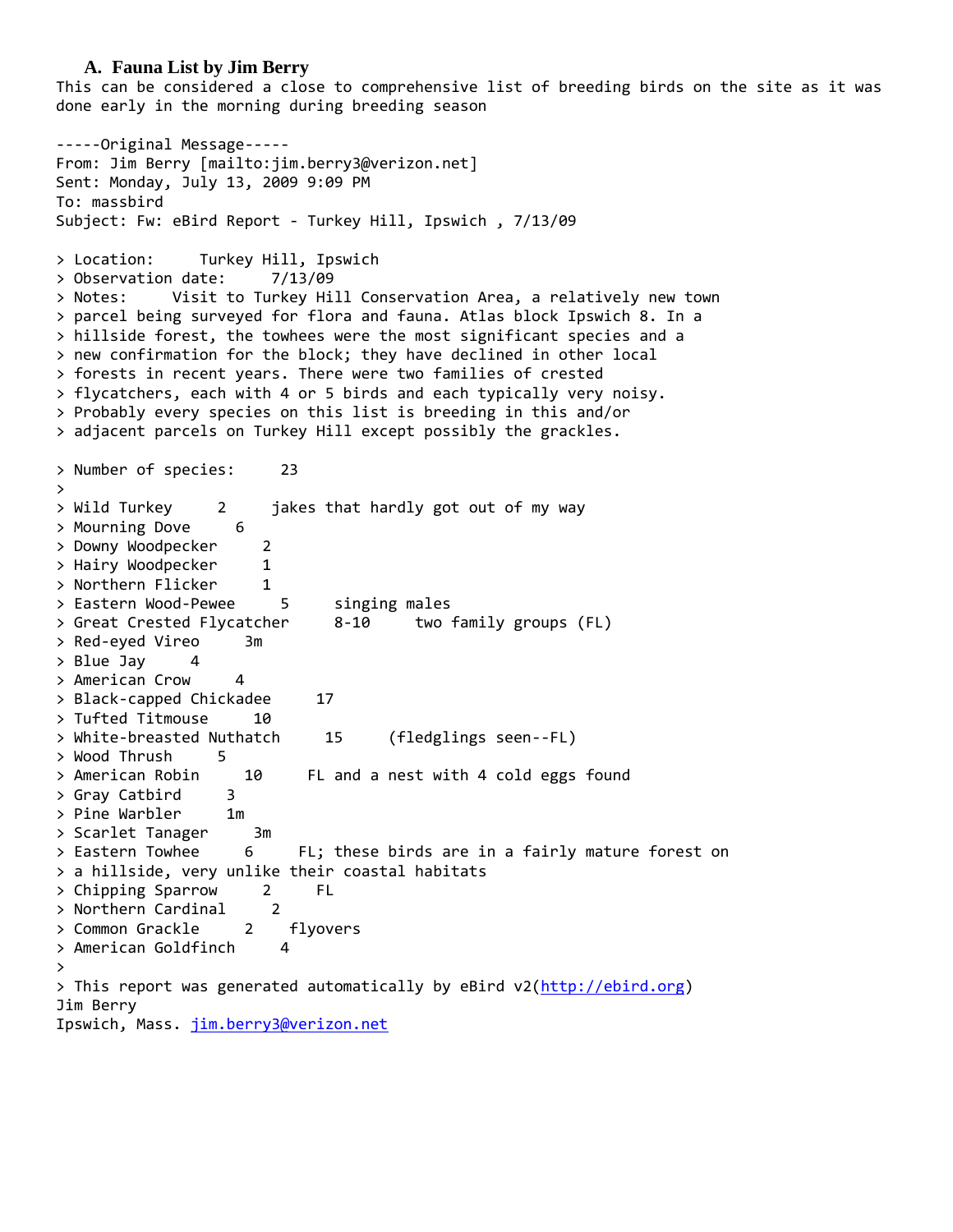### **B. Tree and Shrub List**

The following is a list of the trees and shrubs trees noted on the property:

## Overstory Trees:

| Red Maple                | Acer rubrum          |
|--------------------------|----------------------|
| Sugar Maple              | A. saccharum         |
| Red Oak                  | Quercus rubra        |
| <b>Black Oak</b>         | Q. velutina          |
| <b>White Oak</b>         | Q. alba              |
| American Elm             | Ulmus americana      |
| <b>Black Cherry</b>      | Prunus serotina      |
| Pin Cherry               | P. pennsylvanica     |
| <b>American Beech</b>    | Fagus grandifolia    |
| White Pine               | Pinus strobus        |
| Pitch Pine               | P. rigida            |
| White Ash                | Fraxinus americana   |
| <b>Eastern Red Cedar</b> | Juniperus virginiana |
|                          |                      |

Native trees noted in the understory include:

| <b>Black Cherry</b> | <i>Prunus serotina</i> |
|---------------------|------------------------|
| <b>White Pine</b>   | Pinus strobus          |
| Red Maple           | Acer rubrum            |

Native shrub and vine species noted in the understory include:

| Greenbrier                | Smilax spp                  |
|---------------------------|-----------------------------|
| Winterberry Holly         | Ilex verticillata           |
| <b>Highbush Blueberry</b> | Vaccinium corymbosum        |
| Spicebush                 | Lindera benzoin             |
| Raspberry                 | Rubus spp                   |
| Arrowwood                 | Viburnum dentatum           |
| Virginia Creeper          | Parthenocissus quinquefolia |
| Grape                     | Vitis spp                   |

Non-native/invasive plant species noted include:

| <b>Glossy Buckthorn</b>    | Rhamnus frangula      |
|----------------------------|-----------------------|
| <b>Common Buckthorn</b>    | Rhamnus cathartica    |
| <b>Asiatic Bittersweet</b> | Celastrus orbiculatus |
| <b>Common Privet</b>       | Ligustrum vulgare     |
| Japanese Barberry          | Beberis thunbergii    |
| Multiflora Rose            | Rosa multiflora       |